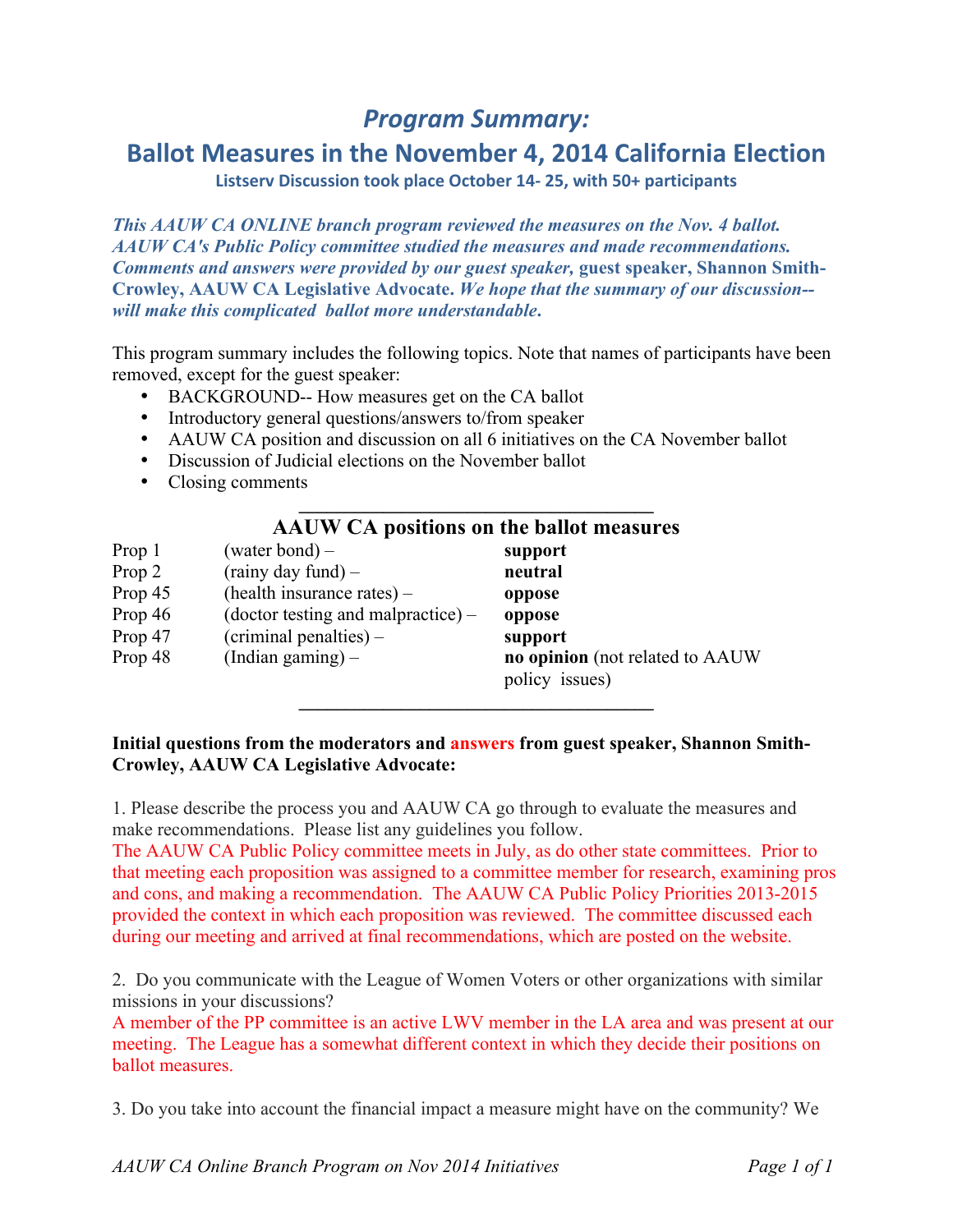were surprised to see that AAUW CA made no recommendation on Proposition 48 (Indian Gaming), which will involve much money and influence the quality of life. The Indian Gaming measure does not fall within our Public Policy Priorities.

4. What, if any, is the difference between a proposition and a measure?

Not really. You may wish to refer members to the CA website for our previous study on the Initiative Process, and also www.sos.ca.gov which is the Secretary of State website. See this info from the SOS website: Ballot Measures

There are two ways a measure can be placed on the ballot:

- The Legislature has the ability to place constitutional amendments, bond measures, and proposed changes in law on the ballot.
- Any California voter can put an initiative or a referendum on the ballot by following the "**How to Qualify an Initiative** process."

A statewide ballot measure can be approved by a majority vote of the people. Certain local ballot measures require approval by a 55% or a two-thirds vote of the electorate.

#### Referendum

Article II, Section 9, of the California Constitution provides for the referendum process in California. Electors have the power to approve or reject statutes or parts of statutes, with the exception of urgency statutes, statutes calling elections, and statutes providing for tax levies or appropriations for usual, current state expenses.

Referenda can qualify for the statewide ballot up to 31 days before an election (unlike initiatives which must qualify 131 days before).

Please note: As a result of Senate Bill 202 (Chapter 558, Statutes of 2011), from July 2011 forward, initiative and referendum measures will only appear on general elections ballots.

5. Are any of this year's propositions likely to end up in a long-drawn-out court battle if passed?

Very good question – I don't know. I'll need to investigate.

#### **Other general questions from participants and Shannon's answers:**

**[Q 1]:** How about checking out League of Women Voters material? https://cavotes.org/vote/election/2014/november/4

Absolutely look at the League of Women Voters (although they only have recommendations on 2 propositions) – it's good to check multiple sources, just being aware [that some] organizations [might have ] built-in bias. That's a real challenge as it's not always to know the internal guidelines and politics that went into making the decision.

California Budget Project has good analysis some - http://www.cbp.org

Here are a couple of charts from other organizations helping to line up the support/opposition on various initiatives.

https://s3.amazonaws.com/s3.couragecampaign.org/images/CC\_2014ProgressiveVGv3.pdf

| Prop<br>Prop<br>45:<br>47 <sup>°</sup><br><b>Dron</b><br><b>Dron</b><br>48:<br>46:<br>Pron |
|--------------------------------------------------------------------------------------------|
|--------------------------------------------------------------------------------------------|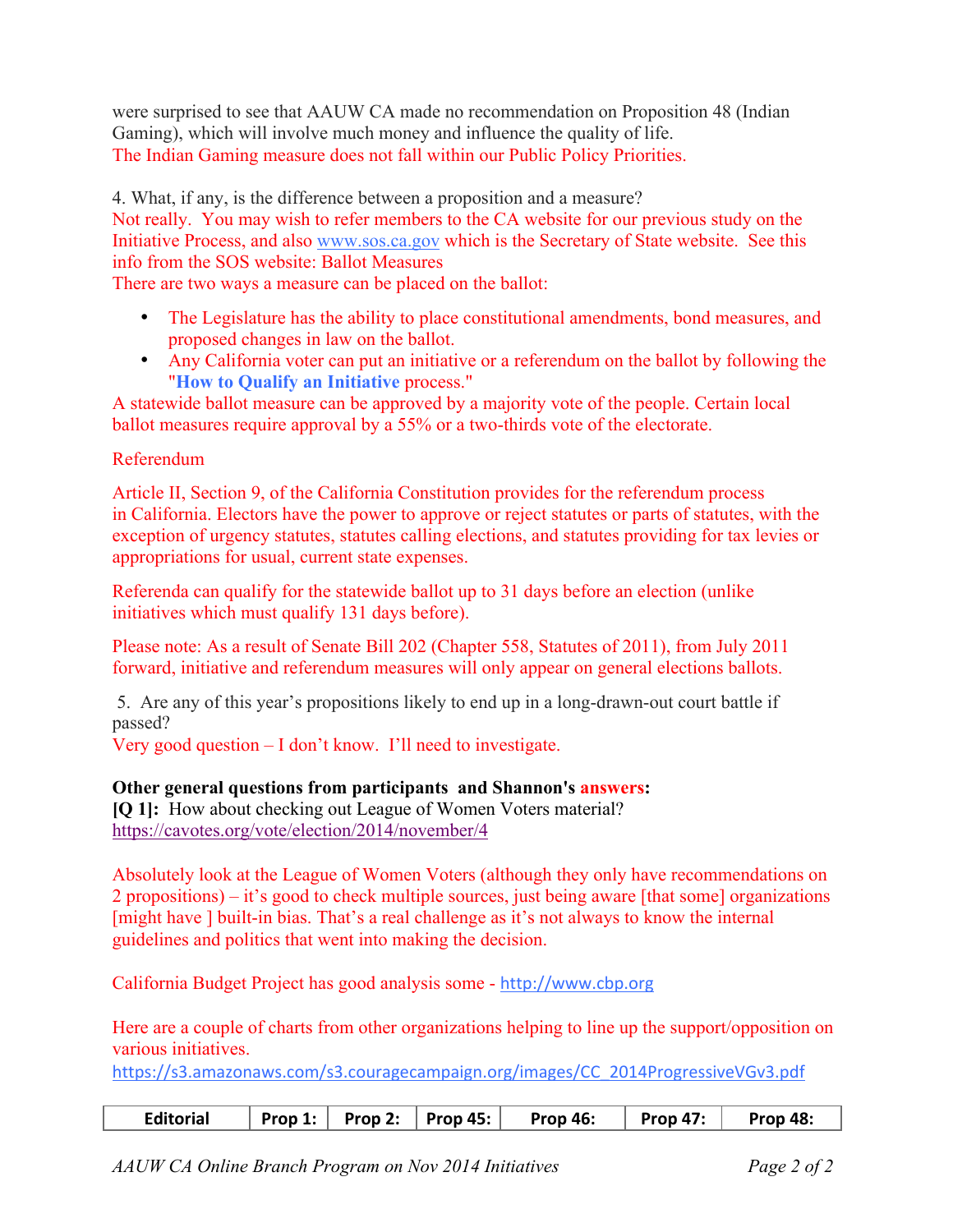|                         | water<br>bond | rainy day<br>fund | health<br>rates           | malpractice<br>& testing  | crim.<br>penalties        | gaming<br>referendum      |
|-------------------------|---------------|-------------------|---------------------------|---------------------------|---------------------------|---------------------------|
| <b>California</b>       |               |                   |                           |                           |                           |                           |
| <b>Democratic</b>       | Yes           | Yes               | Yes                       |                           | Yes                       | Yes                       |
| Party                   |               |                   |                           |                           |                           |                           |
| California              |               |                   |                           |                           |                           |                           |
| Republican              | Yes           | Yes               | No                        | <b>No</b>                 | <b>No</b>                 |                           |
| Party                   |               |                   |                           |                           |                           |                           |
| <b>California Peace</b> |               |                   |                           |                           |                           |                           |
| and Freedom             | No            | No                | Yes                       | No                        | Yes                       | Yes                       |
| Party                   |               |                   |                           |                           |                           |                           |
| <b>Bakersfield</b>      |               |                   | <b>No</b>                 | <b>No</b>                 | $\underline{\mathsf{No}}$ |                           |
| <b>Californian</b>      |               |                   |                           |                           |                           |                           |
| <b>LA Daily News</b>    |               |                   | <b>No</b>                 | <b>No</b>                 |                           |                           |
| <b>LA Times</b>         | Yes           | Yes               | <b>No</b>                 | <b>No</b>                 | Yes                       | Yes                       |
| <b>OC Register</b>      | Yes           | Yes               | <b>No</b>                 | <b>No</b>                 | Yes                       | <b>No</b>                 |
| <b>Sacramento Bee</b>   |               | Yes               | <b>No</b>                 | <b>No</b>                 | <b>No</b>                 | <b>No</b>                 |
| <b>San Francisco</b>    |               |                   |                           |                           |                           |                           |
| <b>Chronicle</b>        |               | Yes               | No                        | $No$                      | <u>Yes</u>                | $\underline{\mathsf{No}}$ |
| <b>SJ MercNews</b>      | Yes           | Yes               | Yes                       | No                        | Yes                       | <b>No</b>                 |
| <b>UT San Diego</b>     | <u>Yes</u>    | <u>Yes</u>        | $\underline{\mathsf{No}}$ | $\underline{\mathsf{No}}$ | $\underline{\mathsf{No}}$ | $\underline{\mathsf{No}}$ |

There are lots of good materials – just challenging to cull through it all. We tried to do that (see question re our guidelines) but we also did our analysis in July, with more limited information.

**[Q 2]:** In reading over most of the pros and cons and the endorsing and opposing organizations, I don't see AAUW CA listed by its positions. Did the committee decide not to let the organizers of each proposition know of the state positions?

**[Q 3]:** One of the links you gave us was from the Courage Campaign, showing various organizations' positions on the propositions:

https://s3.amazonaws.com/s3.couragecampaign.org/images/CC\_2014ProgressiveVGv3.pdf AAUW CA doesn't show up on that list. Is that because we didn't send them our positions, or is

it because they only list those organizations that (mostly) agree with them?

We did notify various campaigns - I've seen us on some lists but not all. I think the campaigns tailor lists depending on the specific audience they're trying to reach.

*[Note: The following summarizes the discussion on each initiative in the order in which it appears on the state ballot, rather than the order in which it was discussed on the listserv.]*

**Proposition 1: Water Quality, Supply and Infrastructure Improvement Act of 2014** 

Under existing law, various measures have been approved by the voters in past elections to provide funds for water supply and protection facilities and flood control, but not all authorized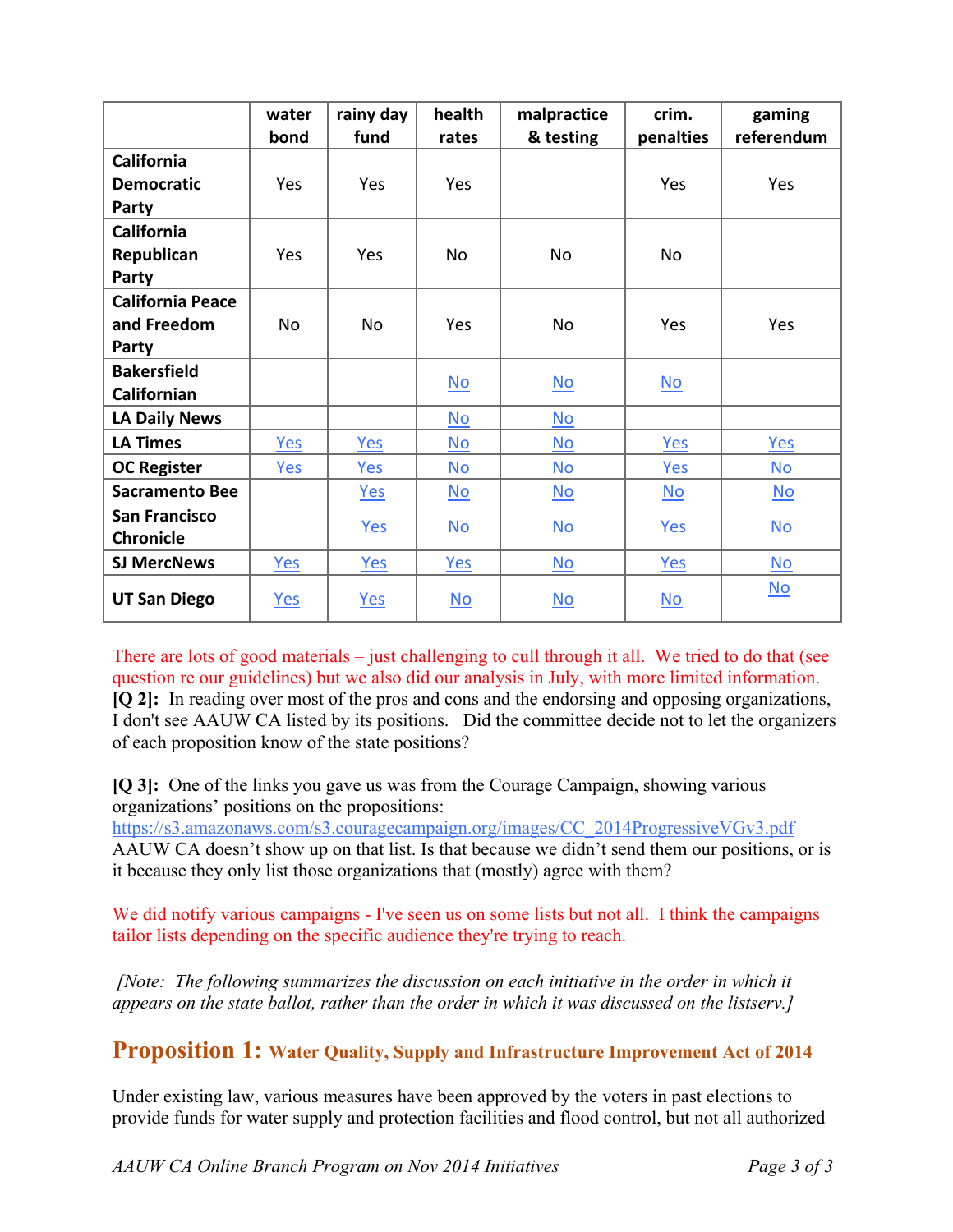bonds have been sold. Put on the ballot by the California Legislature, this measure, if passed, would authorize the sale of \$7,120,000,000 in state bonds, and reallocate \$425,000,000 of unissued bonds to finance the purpose of water quality, supply and infrastructure improvements.

Safeguarding California's supply of clean and safe water for homes, businesses and farms is an essential responsibility of government and critical to protecting the quality of life for all Californians. Every Californian should have access to clean, safe, and reliable drinking water. This measure provides funding to implement the three objectives of the California Water Action Plan which are more reliable water supplies, the restoration of important species and habitat, and a more resilient and sustainable managed water infrastructure. It will also enable investment in expanding groundwater storage. It is "tunnel neutral" and provides no funding for the proposed tunnels in the San Joaquin Delta region. This measure provides a comprehensive and fiscally responsible approach to addressing the varied challenges facing California's water resources.

## *This initiative is consistent with AAUW's Public Policy Priorities promoting the economic, social, and physical well being of all persons. AAUW CA supports the passage of this initiative.*

## **Listserv Discussion on Proposition 1:**

**[Participant 1]:** AAUW CA supports passage of Prop 1, a water bond measure that would finance water safety and storage issues — clearly something our drought-stricken state can no longer ignore as imperative needs.

But in reading the description of the proposition, it says that various measures have already been passed authorizing bond sales for various water projects, yet not all authorized bonds have been sold for those measures. Is that typical? Are bond sales from measures like this one sold over an extended period of time, as the projects are ready for implementation?

It also appears that this is very much a compromise measure, with a much smaller price tag than previous incarnations, and something to appease (and upset) all the interested parties. Although I heard some persuasive arguments from the No on Prop 1 camp at a recent public election forum, I get the sense that their suggested solutions are ideas that simply could never pass the legislature and/or the public vote. So if we want at least SOME movement towards solutions to water supply and quality issues, this is an essential step in the right direction.

And the political reality (sadly) is that if we have strong winter rains and the drought is alleviated (at least temporarily), the public may well go back to ignoring the problem and be unwilling to invest in a bond measure that would address our water needs.

Are there other aspects of Prop 1 that AAUW CA took into consideration in deciding to support it?

**[Participant 2]:** Shannon, can you talk a little about bonds and CA debt? Some years back, AAUW Public Policy committees did not like to support any bond measures as they just seem to keep adding to the CA debt.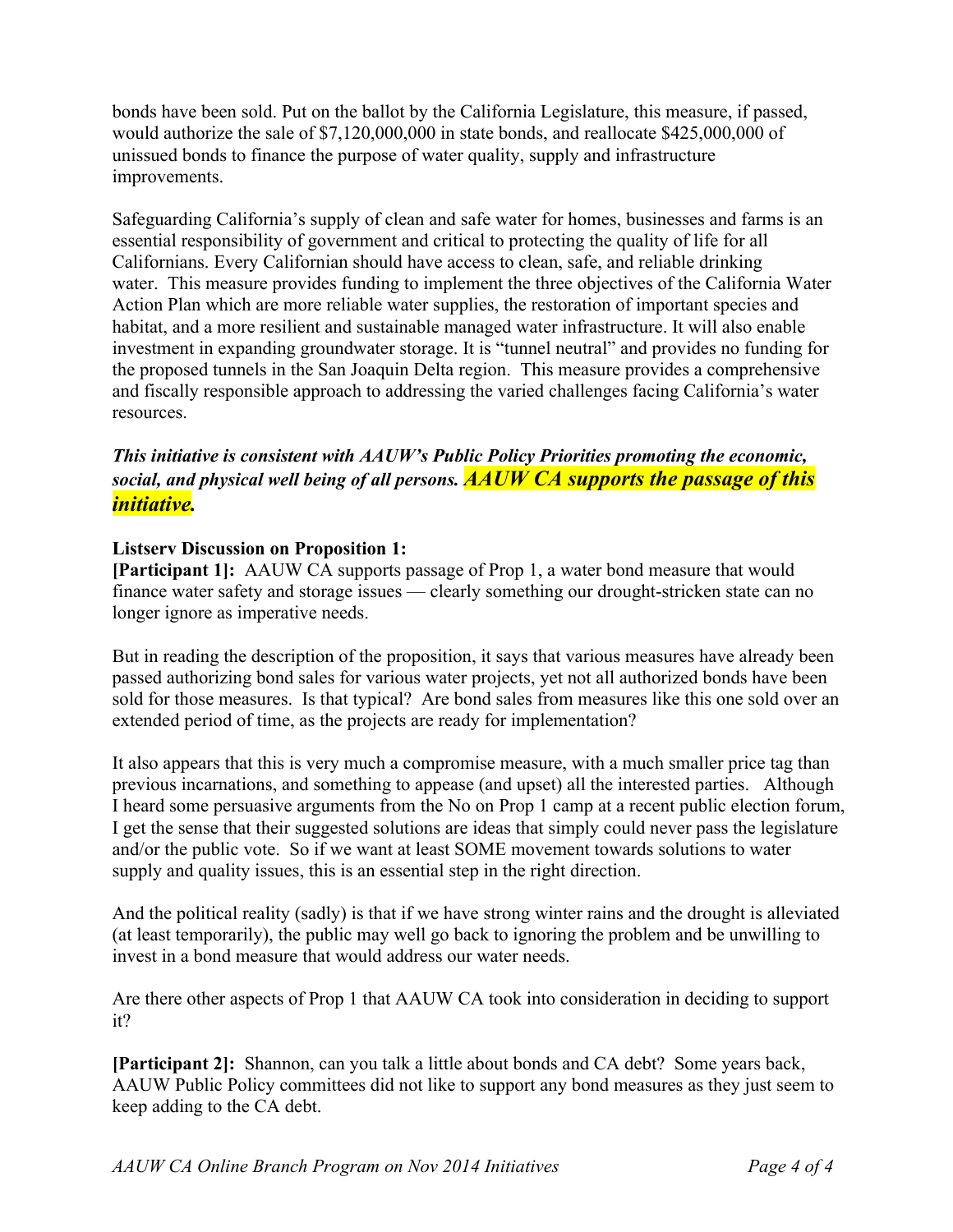**[Participant 3]:** Also, the summary said that not all bonds were sold. Was that because there were no buyers? If so, what makes anyone think CA could sell \$7+ billion in bonds, even over an extended period of time.

**[Participant 4]:** Keep in mind that prop 1 is a compromise -- the earliest version was to have been on the 2010 ballot, then it was bumped to 2012 and finally we have Prop 1 (renumbered from Prop 43) in 2014. And it is supported by both parties.

**Shannon:** As the public policy committee members reviewed the initiatives, I did not individually analyze the way I would a bill for which I would lobby, so some of your (great) questions – such as why previous bonds weren't sold (I have my theories but need to verify) are things I have to research. [Participant 4] is correct re Prop 1. I think there were 2 no votes in the Assembly – the yin and yang of Tim Donnelly and Wes Chesbro (concerned about adequate protection of the Trinity River in Humboldt). I'll have more feedback for you tomorrow.

[**Participant 1]:** If you can find anything out about how the bonds are issued/sold, that would be great, Shannon. I asked more out of general curiosity than any implied criticism of Prop 1. As Sue points out, this is a measure that has been in the works for a long time, and finally comes to us after lengthy negotiations and compromises. I see it as an encouraging sign that, even in the current hyper-partisan political atmosphere, we can actually come up with solutions to real problems with give-and-take on both the left and right.

**Shannon**: Good questions – this is what I found.

First – the AAUW CA initiative study recommended caution when voting for more categorical taxes. Those taxes intended for specific purposes limits the legislature's ability to have discretion in

spending. http://www.aauwca.org/Assets/resources/California Initiative Study.pdf I'm not sure where else we would have policy specifically related to bond funding, others might know.

Here's the Legislative Analyst's analysis of Prop 1 - http://www.lao.ca.gov/ballot/2014/prop-1-110414.pdf

I've looked at number of sources and I'm not finding anything specifically addressing why the previous bonds weren't sold. What I hypothesize is that they didn't want to sell \$425 million in bonds if they knew they didn't have enough to finish whatever projects they were intending. They shouldn't commit to something if they were unsure they couldn't get all of the needed funding. Also see http://www.acwa.com/spotlight/2014-water-bond

The Treasurer's office has to line up the various bond sales http://www.treasurer.ca.gov/bonds/calendar.asp

As you can see, there are a lot of bonds for which there is authorization but for various reasons, they haven't issued.

http://www.treasurer.ca.gov/bonds/debt/201409/authorized.pdf

And as the chart shows, California has the ability to sell bonds well in excess of \$7 billion. The school bond in 2006 was more than \$10 billion, see article below.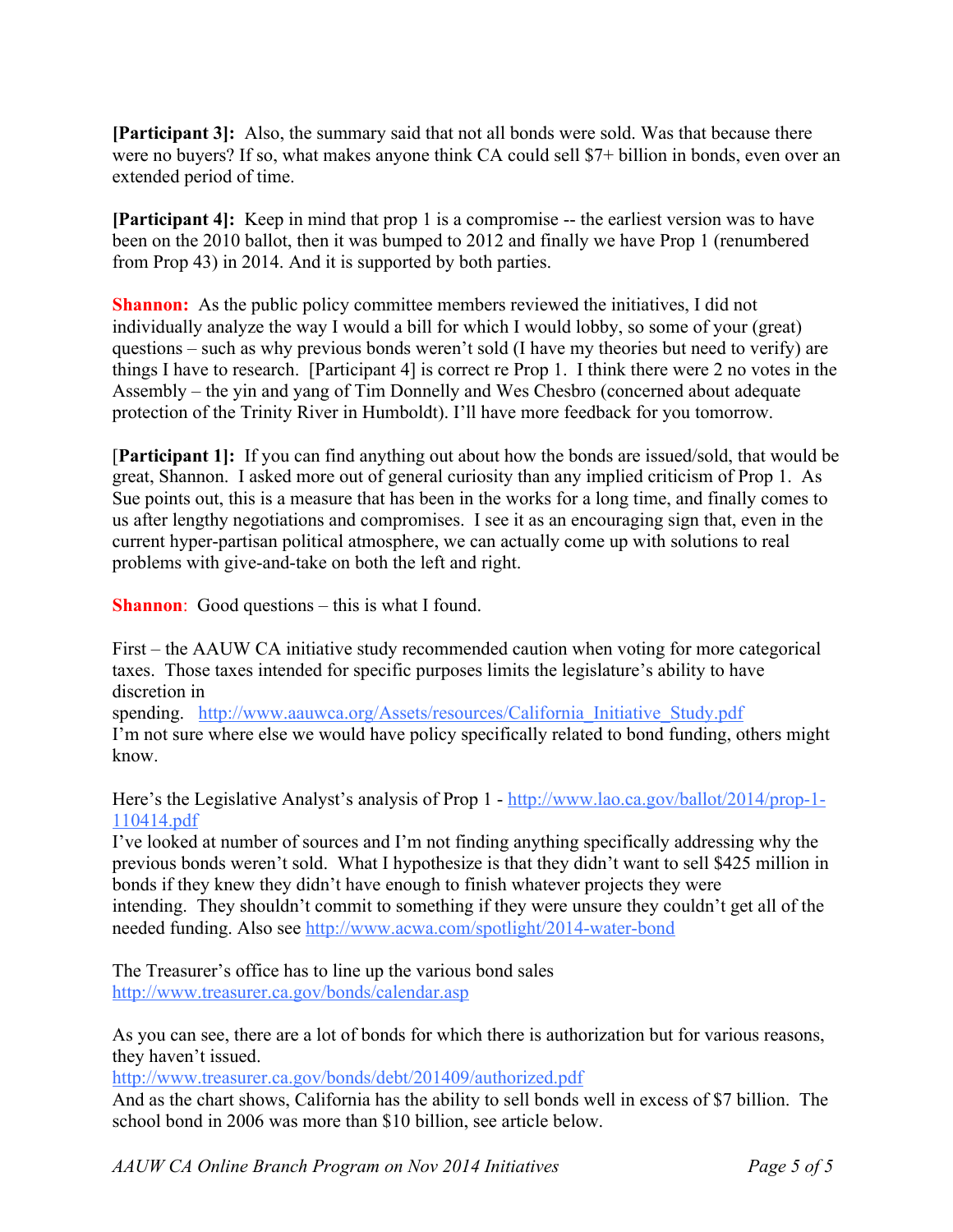See the State's authority to sell - http://www.lao.ca.gov/BallotAnalysis/Bonds

Since 2002 more than \$90 billion in school bonds have been authorized, with \$53 billion sold. Here's an example of local school districts having bonds authorized, but not they decided not to issue (they are wanting to be assured there are matching state funds before issuing) http://www.bondbuyer.com/issues/123\_31/california-schools-have-37-billion-dollars-inunissued-bonds-1059849-1.html

**[Participant 1]:** Thanks so much for finding the answers, Shannon—very interesting! And it makes a lot of sense not to sell the bonds (and start accumulating the debt) until the state is sure they have the full funding for the intended projects.

[**Participant 4]:** Bonds are not taxes. The cost to state (assuming 5% rate, sold over 10 years, 30 year bonds) would be \$360 million per year. Note also that a good deal of that money is available for local projects IF the locals come up with matching funds, typically 50%.

## **Proposition 2: State Budget. Budget Stabilization Account. Legislative Constitutional Amendment.**

Senate Bill 867 (Chapter 186, 2014) was signed by the Governor on August 11, 2014; changing the proposition number of this measure from 44 to 2.

Proposition 58 passed in 2004 required reserves to be set aside in the CA General Fund for economic uncertainties. However, no funds are currently set aside because the governor can declare a budget emergency and waive the "set asides" of 3% of the general fund revenues or a cap of \$8 million or 5%, whichever is greater, into a Budget Stabilization Account (BSA). Then 50% of these annual transfers must be used to pay off Economic Recovery Bonds.

Proposition 2 requires the state to spend minimum amount each year to pay down specified debts. It creates a Public School System Stabilization Account (PSSSA) which is funded by a transfer of capital gains-related tax funds in excess of 8% of the general fund revenues. It creates rules about forecasting estimates of revenues and expenditures for 3 fiscal years with 1.5% annual deposit of general fund revenues and taxes from capital gains in excess of 8%, and changes rules for taking money out of the BSA. Funds would be appropriated when state support for K-14 education exceeds the allocated revenues and resources. School districts will be limited in the amount of reserves that can be kept at the local level.

*While theoretically the PSSSA is a positive step for education, an analysis by EdSource (of which AAUW CA was a founding partner) states the PSSSA would not likely be funded until the end of the decade. With this degree of uncertainty, AAUW CA remains neutral on this proposition.*

### **Listserv Discussion of Proposition 2:**

**[Moderator]:** Shannon, can you shed any light on why AAUW chose to sit on the fence on this important issue? Can you shed any light on the importance of EdSource to this decision? Is AAUW still a member of EdSource?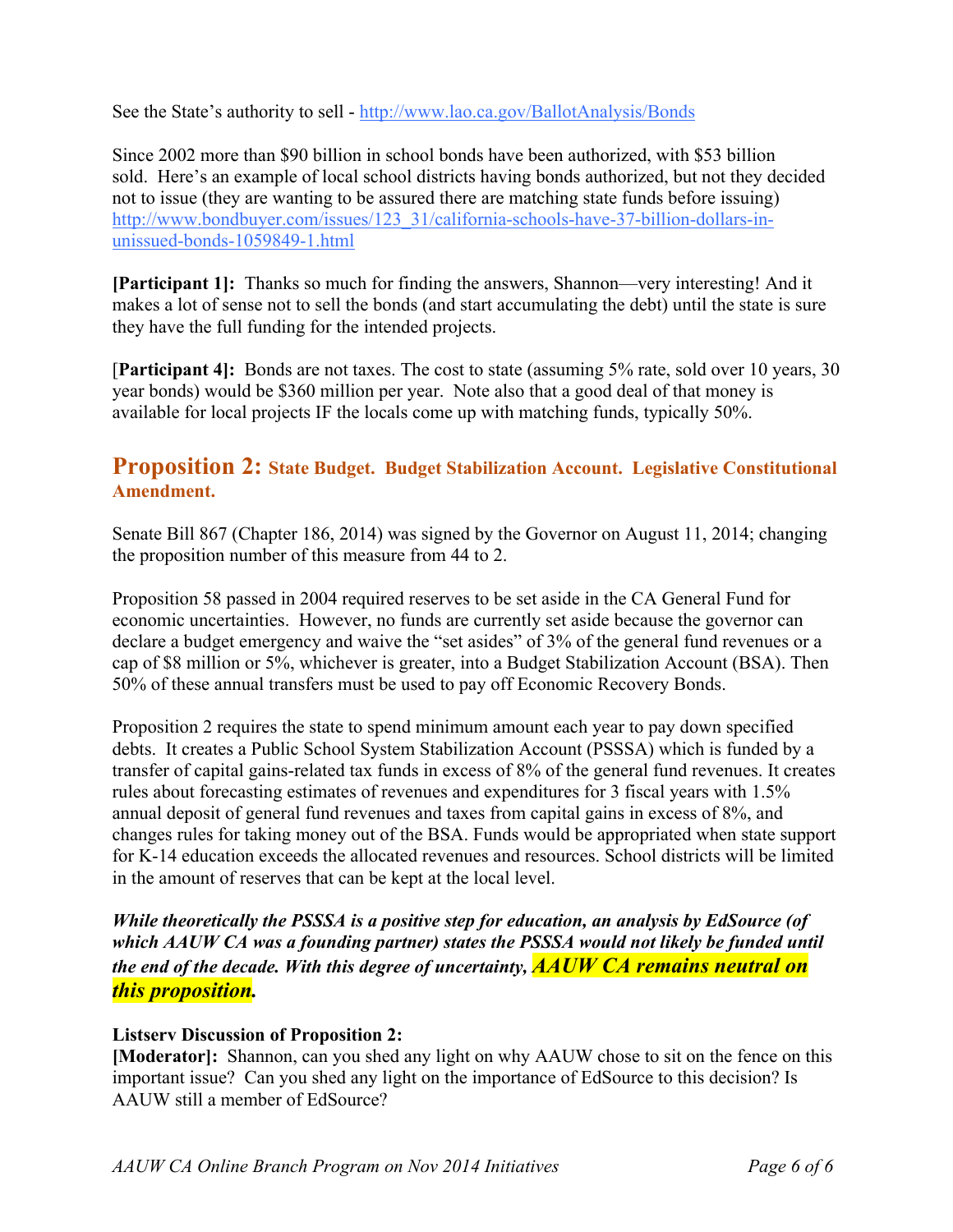**[Participant 4]:** League of Women Voters supports Prop 2.

**Shannon:** As I can recall the extensive discussion at the Public Policy Committee, at the end of the day, I think it was the concern that EdSource (a coalition partner) had a problem with the initiative, and they were in a better position to assess the negative impact on schools than were we.

**[Participant 1]:** Since AAUW CA is neutral on this one, I went looking for what EdSource and League of Women Voters had to say on Prop 2. Here's what I found…

From EdSource (they have some concerns, but are also neutral on Prop 2): http://edsource.org/2014/education-groups-wont-back-rainy-day-fund/68216#.VEaFWb7A0ZY From LWV (they support Prop 2):

http://lwvc.org/recommendation/recommendation-proposition-2-state-budget-budgetstabilization-account

Reading these two articles will explain the education community's concerns about a few provisions in the measure, but — after reading both articles — I'm inclined to agree with LWV on this one.

## **Proposition 45: Healthcare Insurance. Rate Changes. Initiative Statute.**

If passed by voters, this initiative would require the Insurance Commissioner's approval before a health insurer could change its rates or anything else affecting the charges associated with health insurance. It provides for public notice, disclosure, and hearing, and subsequent judicial review, and exempts employer large group health plans.

If an appointed Insurance Commissioner is given the power to approve "the change of rates or anything else affecting the charges associated with health insurance", concentrating this power in a single individual could have significant, negative ramifications. The commissioner could undermine key components of the Affordable Care Act, making quality affordable healthcare inaccessible for many. Insurers could withdraw their plans from the exchange if their rates are rejected by the state and lead to fewer affordable, quality plans from which consumers could choose. Passage of this initiative could cause a number of unique, unintended consequences creating barriers to coverage, confuse consumers, and possibly increase out-of-pocket costs for low-and moderate-income families enrolled in Covered California.

The ballot measure creates multiple, conflicting review processes and lengthy delays that undermine Covered California's ability to negotiate lower health insurance rates and coverage on behalf of California consumers.

*AAUW's Public Policy Priorities promote "quality affordable and accessible health care" for all. This proposition holds no commitment to meeting this assurance, thus AAUW CA recommends an oppose position on Proposition 45.*

### **Listserv Discussion of Proposition 45:**

**[Moderator]:** There's another proposition that discusses health care. AAUW opposes it. What's your take on it?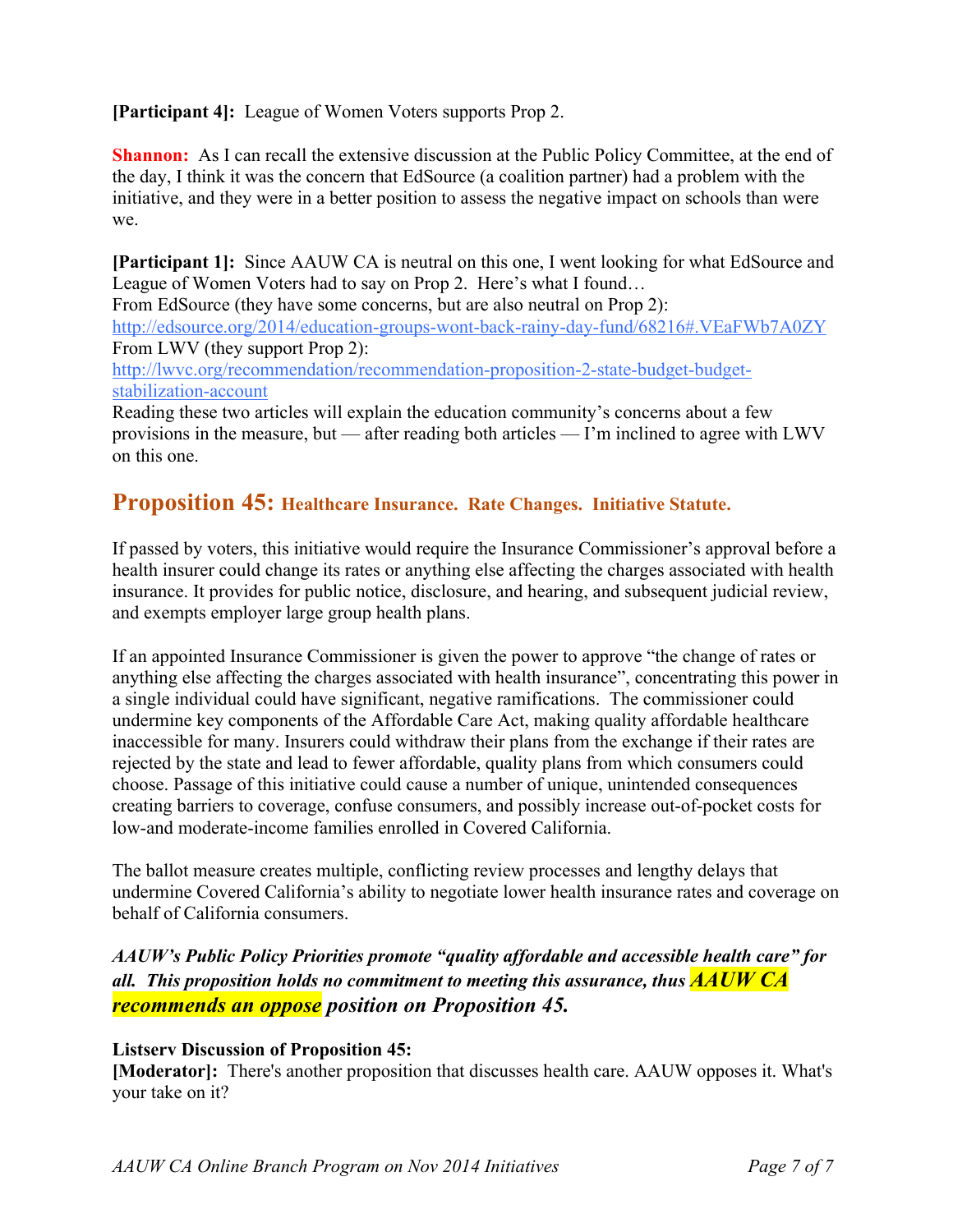**[Participant 5]:** The Courage Campaign (for progressive voters) support it by 93%. It requires health insurance companies to justify rate increases to the public and receive approval for any increases by the California Insurance Commissioner.

**[Participant 1]:** I confess I was startled that AAUW opposed this one, and maybe I'm missing something (which is why I find these discussions so valuable, BTW!).

Prop 45 gives the Insurance Commissioner the same power over health insurance rates that the commissioner already has over auto insurance rates — a power which has proven to be very beneficial to consumers, since insurance companies have to really prove to the commissioner's satisfaction that rate increases are truly required to cover the insurance companies' costs.

I also find the flood of TV ads and flyers in my mailbox opposing Prop 45 to be misleading in their focus on how the measure would put all the power in the hands of a single "politician" (meaning the insurance commissioner that we elected), and that we should leave everything in the hands of the "independent" commission (meaning Covered California, which is also an appointed body so not truly independent, and which has no authority that I know of to overrule insurance companies should they jack up health insurance rates).

So is AAUW's opposition because of a timing issue? Is the concern that, should the insurance commissioner NOT approve new rates, there wouldn't be time to come up with a new rate schedule by the open enrollment time at the end of each calendar year?

I know the whole health exchange system is still very new and a work in progress and that we're moving in the right direction with Covered California to better negotiated rates for consumers; but I would like to see more transparency in the setting of health insurance rates, and at least one elected official with the power to veto egregious and unjustified rate increases to protect consumers. It seems to me that Prop 45 would do this.

**Shannon:** I share your thoughts and was initially inclined to support, or at least be neutral. I personally have worked with this Insurance Commissioner and as a person & Commissioner have nothing but the highest praise for him. I had concerns but torn. But, in listening to the committee, came to agree with their opposition.

As I recall, I think the biggest issue was the timing. This initiative was initiated some time ago before the ACA & Covered CA process but didn't get qualified until this ballot. The Covered CA board is looking to be "active" purchasers, looking not only at cost but quality performance. It doesn't mean much to have cheaper coverage if you don't have an adequate network of physicians & hospitals. Also, the Board will look to clinical indicators so that patients will have good access to high quality care.

Also, under the proposed scenario the Commissioner would have authority over BOTH health insurance and HMOs - which is now regulated by the Department of Managed Health Care, with a whole other set of requirements and regulators. I'm not sure the current market split but it may be 20% of policies are insurance with 80% being HMOs.

Again, concept is laudable but in the opinion of the Public Policy Committee does this meet the high bar needed to pass an initiative.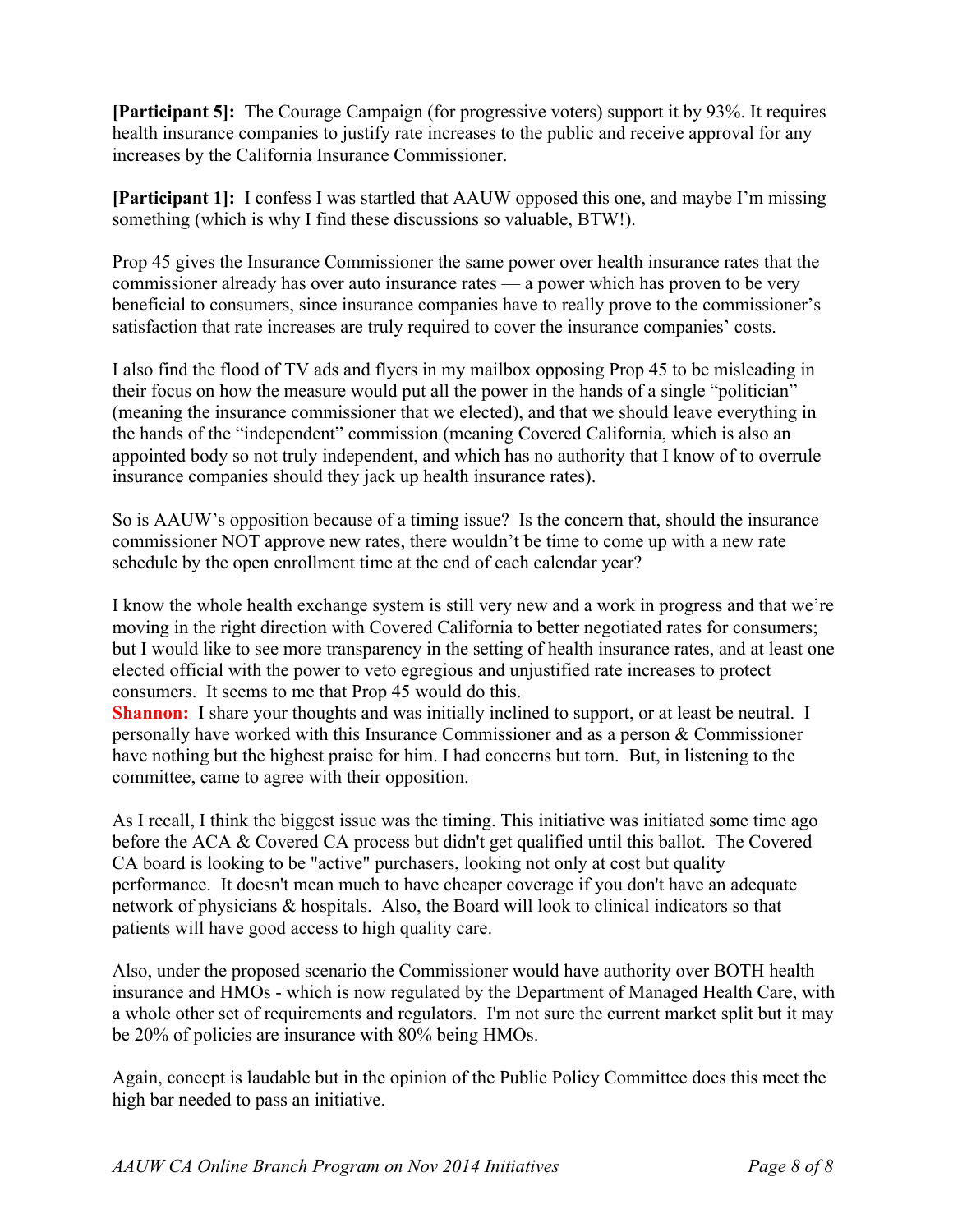**[Participant 2]:** All of my misgivings lie with the nature of the position in question actually not being non-partisan. As [Participant 1] points out we elect the Insurance commissioner, but it is still an elected position that comes with a partisan background and that can sometimes mean influenced by the monetary supporters of large groups to influence the decisions made.

**[Participant 6]:** Prop 45 benefits the insurance companies, pure and simple. I oppose it and I believe our organization should too. [later]: Sorry, I posted in the wrong place--was thinking of Prop 46.

**[Participant 1]:** How does it benefit insurance companies, [Participant 6]? Looking through the sheaf of No on Prop 45 flyers that have come in the mail, it looks like the political ads are financed at least in part by health plans (insurers). It's hard to believe that insurance companies would bankroll an effort to kill an initiative that would benefit them.

Shannon's observations made me go back to the CA Voter Information Guide and read the whole background on Prop 45 from the legislative analyst more carefully. It's complicated! And now I better understand the point Shannon is making about how this initiative was crafted prior to the creation of the Covered CA exchange, and so doesn't really "fit" with the new system we have in place.

One thing seems clear: Our organization needs to get back to advocating for a single-payer universal health care system. If it can't be achieved politically nationwide, then we need to at least find a way to achieve it within CA. AAUW CA was very involved in advocating for that in the not-too-distant past. I don't think the need has diminished just because of the improvements in coverage through the Affordable Care Act.

**[Participant 4]:** Insurance companies have raised nearly \$38 million to oppose this measure. Already, 35 states and the District of Columbia regulate health insurance rates -- Prop 45 would affect ONLY individual policies and small group employer policies. The Insurance Commissioner has the power to regulate all other types of insurance, why not health insurance? Don't you realize that health insurance is about making money for the insurance companies? I'm dismayed that AAUW opposes this measure.

## **Proposition 46: Drug and Alcohol Testing of Doctors. Medical Negligence. Lawsuits. Initiative Statute.**

Proposition 46 would require drug and alcohol testing of doctors and reporting of positive tests to the California Medical Board. It would also require the California Medical Board to suspend a doctor with a positive test and to take disciplinary action if the doctor was impaired while on duty. Health care practitioners would be required to report any doctor suspected of drug or alcohol impairment or medical negligence. It would require health care practitioners to consult state prescription drug history database before prescribing certain controlled substances. Finally, it would increase the cap on pain and suffering damages in medical negligence lawsuits from \$250,000 to over \$1 million, reflecting inflation.

Raising the cap on noneconomic damages would likely increase overall health care spending in California (both governmental and nongovernmental) by: (1) increasing direct medical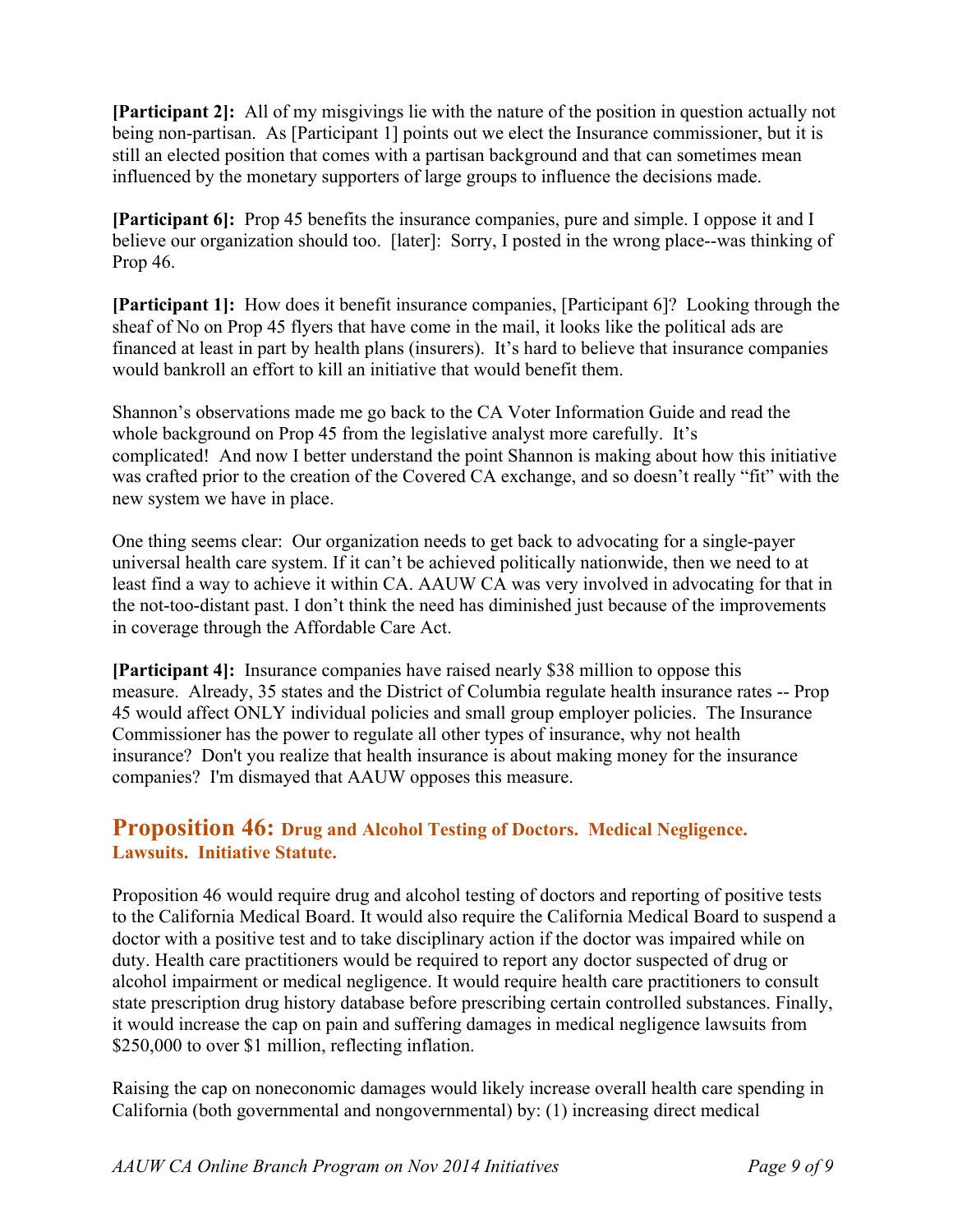malpractice costs and (2) changing the amount and types of health care services provided. The increased awards in medical lawsuits would likely be passed on to the consumer and would therefore increase the costs of health care. It is likely that some physicians would leave California if their malpractice insurance costs rise, thus decreasing access by consumers. Also there are concerns that the state prescription drug history database is inadequate for the scope of record-keeping required by this initiative.

## *Recommendation: Because AAUW supports access to quality, affordable health, it opposes this initiative and recommends a NO vote.*

### **Listserv Discussion on Prop 46:**

**[Participant 7]:** I thought I was daft but I just saw a commercial confirming my fears. Barbara Boxer is supporting Proposition 46. I'm surprised because I have always been aligned (and blessed) with [Senators] Boxer, Feinstein and [Rep.] Jackie Speier. Can you please shed some light as to why Boxer is supporting 46?

**Shannon:** It may have something to do with Boxer's husband being a plaintiff's lawyer? At the state level, the Dems are big supporters of tort reform, not sure why it's a bit switched at the Federal level but it is.

**[Participant 1]:** I was a little surprised by AAUW CA's opposition to this one. I can't imagine they are opposed to the provision to drug/alcohol test doctors, so the opposition is about the provision increasing the cap on pain/suffering awards in medical negligence lawsuits. The write up [the moderators] sent us at the start of this program says that would increase medical malpractice insurance costs, which would ultimately be paid by consumers — a legitimate concern.

But the other reason for opposition — that physicians would move out of state and there would be less access to medical care — seems like a stretch to me. So I'm still very much on the fence.

**Shannon:** First, there are 3 components of the initiative – each of which could be their own bill or initiative. Each of them has their merits, not surprisingly – but each are flawed and the standard for an initiative should be high given the impact and difficulty with changing it.

For drug testing, this should have been a bill in the Legislative process. It wasn't. There WAS a drug & alcohol diversion program at the Medical Board, which was disbanded because of problems. The CA Medical Assn and others are working to get a private program funded. Also, facilities have their own policies about testing.

Bottom line – the REASON this piece was added, according to Consumer Watchdog, one of the proponents was because drug testing of doctors polled well. Jamie Court called it "the ultimate sweetener" to get voters interested, even if they weren't as interested in raising the noneconomic cap on medical damages (quadrupling it).

Other states have experienced physicians leaving due to high insurance premiums. I don't know if you recall a few years ago, Nevada had a big crisis and Nevadans were having to come to CA for care. Even without CA's cap on noneconomic cap (no cap on economic, as is the case in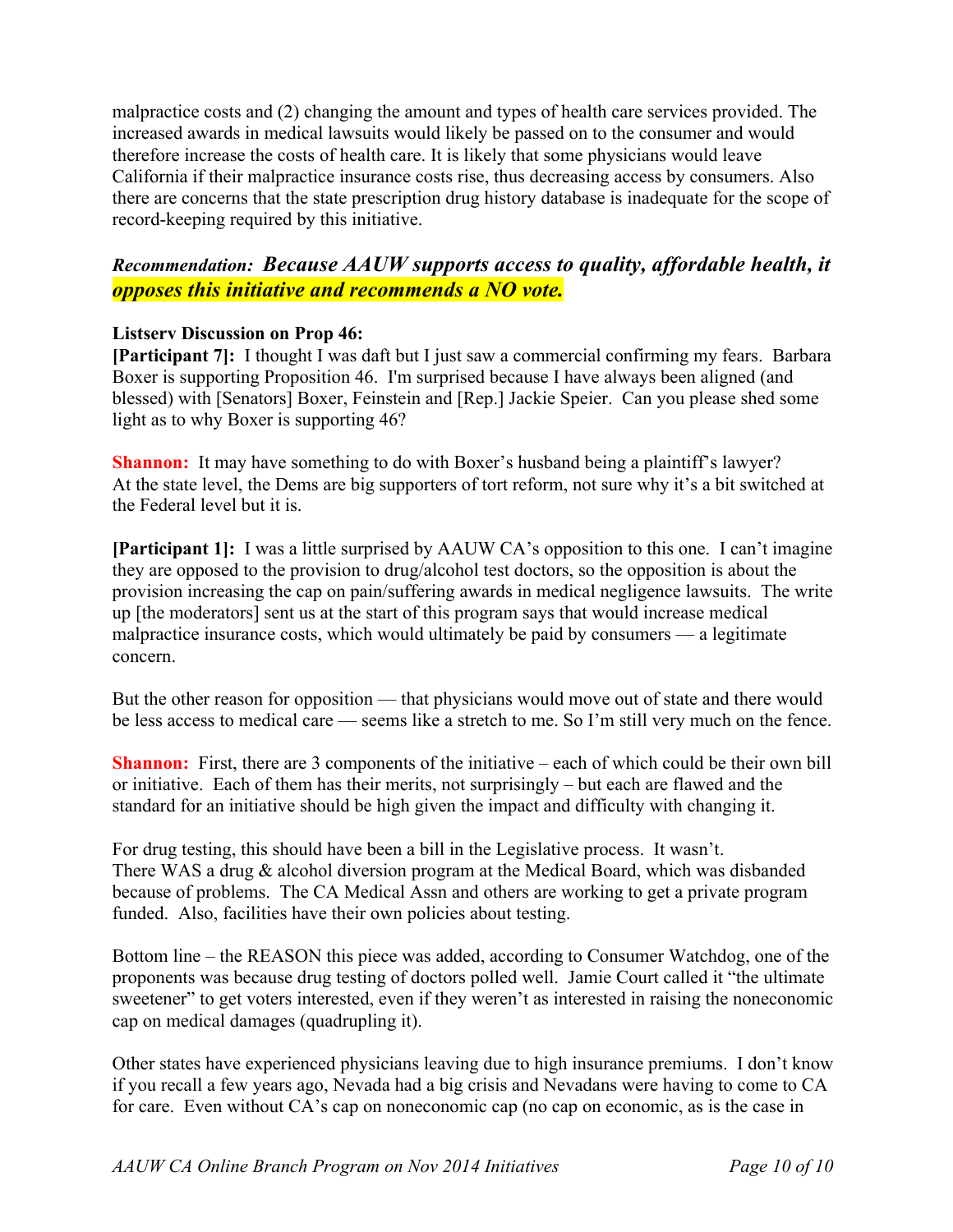some other states) the average premium for an ob/gyn is \$70,000. NY & FL (where there is not tort reform, no caps, and doctor shortage) is \$200,000 - \$300,000. In TX, where an initiative went through a few years ago to have a cap on noneconomic damages, there are substantial data showing doctors flocked to TX.

BUT – we don't even need to "go there" - the measure is SO flawed on privacy grounds that even the ACLU is opposing it.

Not only are there problems with the drug testing provision, but also with the state database that would be required to be used before issuing certain prescriptions. The system has not been terribly functional. It's been so difficult for doctors to register, only 12% are. There should be more focus on having an operational database FIRST.

As you can see, there were many reasons why AAUW CA chose to oppose. Also, look at the opponents list – many teacher organizations and local community health clinics. http://www.micra.org/about-capp/supporters.html

It is raising the costs for all to the benefit of just a few. And again, this is only a limit on noneconomic damages. Whatever is needed to make a person economically whole, is unlimited. Also, there is no limit on punitive damages, when the physician has acted egregiously.

**[Participant 4]:** I am also surprised at the AAUW CA opposition to Prop 46.

I read in a recent column by George Skelton (Los Angeles Times) that in 1993 Jerry Brown (who was governor in 1975 when MICRA was voted in, freezing pain and suffering damages at \$250,000) wrote to Ralph Nader that he (Brown) was wrong to believe that putting a cap on pain and suffering damages would help hold down medical costs because it had not. In my opinion, the other parts of the measure, drug testing and checking the prescription database, should have been handled by the legislature.

Michael Hiltzik (Los Angeles Times, Business Section) wrote some time ago that both sides of prop 46 were pushing "infantile" arguments.

**Shannon:** [Participant 4], I attended a speech of Brown's about 10 years ago. He set the record straight on the cap. He said not only did he not regret but given his (Buddhist/Jesuit?) background, he would have been fine with NO money for pain & suffering. In his own inimitable way said something along the lines of what could you buy to make you feel better? (In much more colorful language than that!)

**[Participant 4]:** Interesting. I have yet to see evidence that the cap on pain and suffering did anything to keep medical costs in check. It has certainly deterred many from suing for malpractice because it isn't worthwhile to take such cases.

The real problem with high health costs is that health insurance is about making money for the insurance companies. I recommend "The Healing of America" by T.R. Reid in which he describes how a number of industrialized nations deliver health care. But I digress.

**[Moderator]:** Shannon, your straightforward answer is really very helpful. "BUT – we don't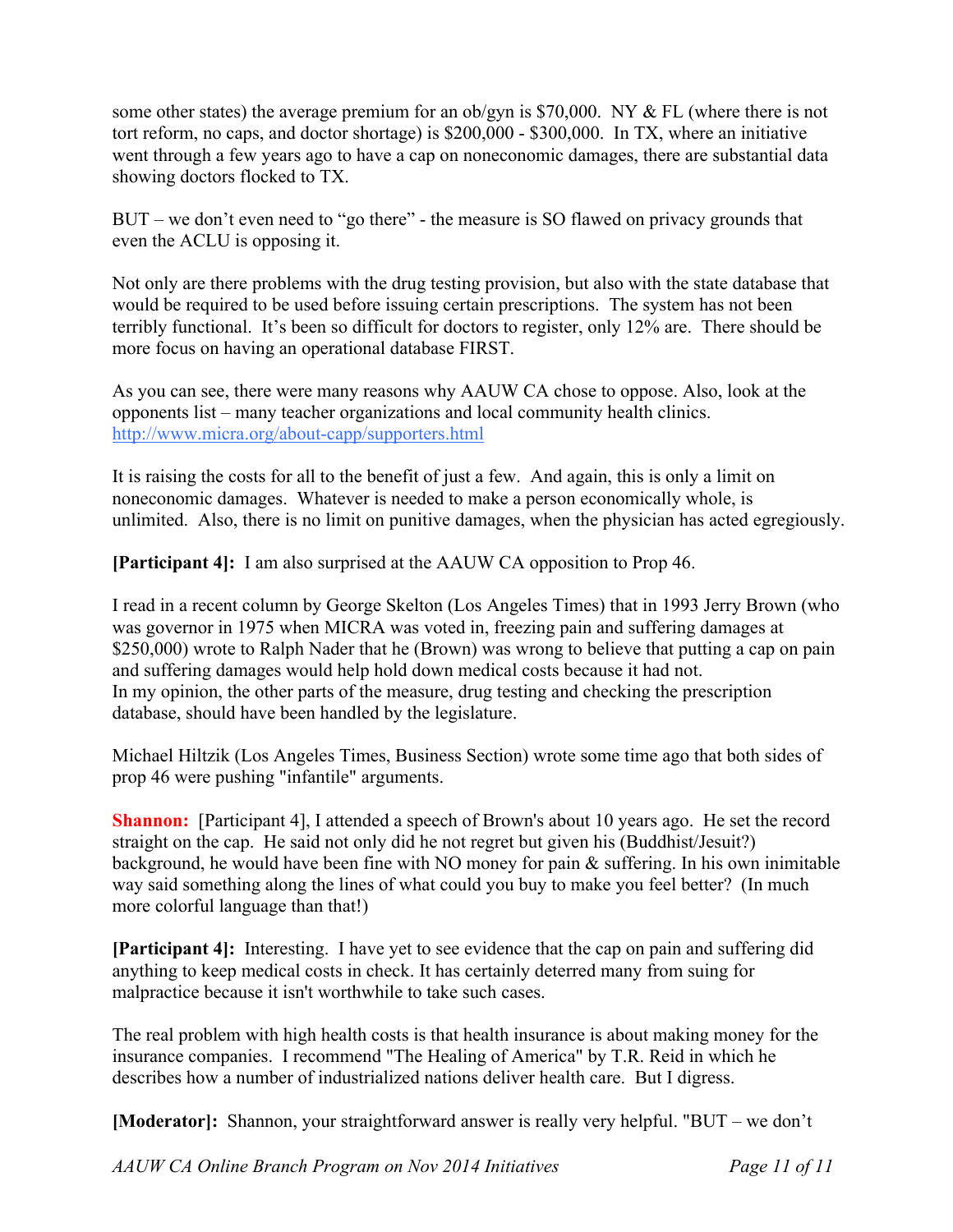even need to 'go there' - the measure is SO flawed on privacy grounds that even the ACLU is opposing it." It reminds me of the old saying -- you can put lipstick on a pig, but it's still a pig.

**[Participant 8]:** I share [Participant 7]'s dismay at Boxer's position. Do you know of [Senator Dianne] Feinstein's and [Representative Jackie] Speier's positions?

**[Moderator]:** I couldn't find anything on Sen. Feinstein's website on Prop 46 so I sent an email and asked for her position on it. I will forward any reply. Hope it comes tomorrow. I am not in Speier's district -- perhaps someone else can see if she has posted a position on Prop 46?

**[Participant 7]:** I'm on Jackie [Speier]'s newsletter list. I've checked but she has not come out with her endorsements of propositions. I'm sure she will soon. The San Mateo County/San Francisco IBC [Interbranch Council] will hear her talk next Saturday, Nov. 1st so I'm sure she will talk about the upcoming elections. If I get any information, I will forward to California Online.

**[Participant 9]:** Did some reading on the propositions yesterday. Found Feinstein opposes it, though the Dem Party supports it [later]: Mistaken. The opposition is to the proposition dealing with felonies [Prop 47].

**[Participant 2]:** Thank you, Shannon, for giving us all such informative information. I am jumping in late here on Prop 46, but my question relates to the 3 components... since they could actually be stand alone bills or initiatives, how did they pass muster and get lumped into one since we have a single topic rule for initiatives? Was this challenged in the initial phases of the development of the Proposition? Did they just think that since all was "medical" related, they could lump them into one initiative? After our branch study of the initiative process, it is dismaying that this happened and is not even part of the discussion.

**Shannon:** I can ask if there was any thought as to legal challenge on Prop 46 due to the multiple issue concern. I don't recall hearing of anything. It was a factor in the Public Policy Committee's decision to oppose.

In response to [the Moderator]'s question, I think it makes it harder when one puts more into an initiative - one had to defend every single piece, even if it's not thought out. 2 provisions could be perfect solutions, but if 1 isn't - it's an up or down vote, not like a bill where you could negotiate the 3rd provision to acceptable or have it dropped.

## **Proposition 47: Criminal Sentences. Misdemeanor Penalties. Initiative Statute.**

The initiative would reduce the penalty for most nonviolent crimes from a felony to a misdemeanor. Specifically, the initiative would mandate misdemeanors instead of felonies for "non-serious, non-violent crimes," such as petty theft and drug possession, unless the defendant has prior convictions for violent and serious crimes.

It would permit re-sentencing for anyone currently serving a prison sentence for any of the offenses that the initiative lists as misdemeanors. About 10,000 inmates would be eligible for resentencing, according to the Californians for Safety and Justice group. Safeguards in this initiative include requiring a "thorough review" of criminal history and risk assessment of any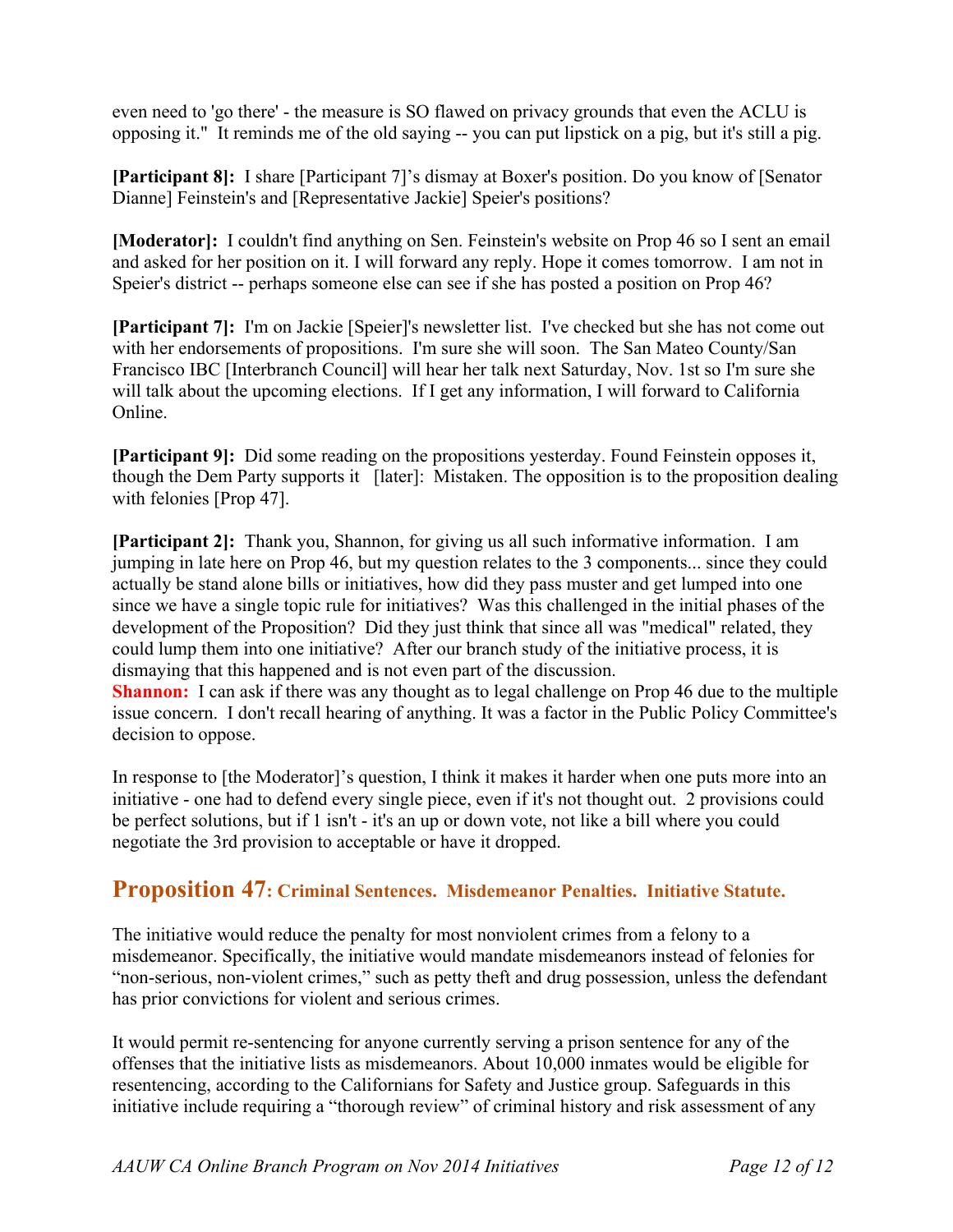individuals before resentencing to ensure that they do not pose a risk to the public.

This proposition would create a Safe Neighborhoods and Schools Fund. The fund would receive appropriations based on savings accrued by the state during the fiscal year, as compared to the previous fiscal year, due to the initiative's implementation. Estimates range from \$150 million to \$250 million per year. Funds from the Safe Neighborhoods and Schools Fund would be distributed as follows: 25% to the Department of Education, 10% to the Victim Compensation and Government Claims Board, and 65% to the Board of State and Community Correction. These funds will be applied to the above for k-12 schools for truancy etc.; mental health and drug treatment programs; and crime victims programs.

*Basic to all AAUW's public policy efforts is the understanding that true equity requires a balance between the right of the individual and the needs of the community. AAUW CA recommends a support position on this initiative.*

### **Listserv discussion on Proposition 47:**

**[Participant 1]:** That last paragraph about the Safe Neighborhoods and Schools Fund explains to me why AAUW CA supports this initiative. As AAUW members we know full well how important education is to solving so many societal problems, and this measure puts funding where it will make a difference.

This proposition also makes sense to me simply because we have gone completely overboard in classifying crimes as felonies and cramming our prisons — cramming to the point where our state has been ordered to reduce the prison population to alleviate serious overcrowding.

Shannon, in looking over the newspaper editorials on the propositions, it looks like 4 of the papers you listed were in favor of this one and 3 against. What is the main point of opposition to this one? Do they think it's "soft on crime"?

**[Participant 9]:** I looked this one up on www.ballotpedia.org. they have lengthy info on support and opposition. AAUW is not listed among the supporters. They have a lengthy quote from and link to Dianne Feinstein's opposition to this issue. Opposed by many in law enforcement. [Added later]: I was working earlier with my Kindle. Here's the actual link to the info on Prop. 47:

http://ballotpedia.org/California Proposition 47, Reduced Penalties for Some Crimes Initiati ve %282014%29.

Here's the link to the opinion piece authored by Dianne Feinstein explaining her opposition: http://www.dailynews.com/opinion/20141015/prop-47-will-make-californians-less-safe-diannefeinstein

**[Participant 4]:** My neighbor, a public defender in Orange County, is very much in favor of the measure, along with the rest of his department. Also supported by ACLU, NAACP (San Diego & San Jose), some victims groups, CTA, League of Women Voters -- you can see the list in Ballotpedia.

**Shannon:** See this piece from the Huffington Post, submitted by the CEO OF THE women's Foundation: **Prop 47 Supports Women and Families, Surina Khan** 10/03/14 05:38 PM ET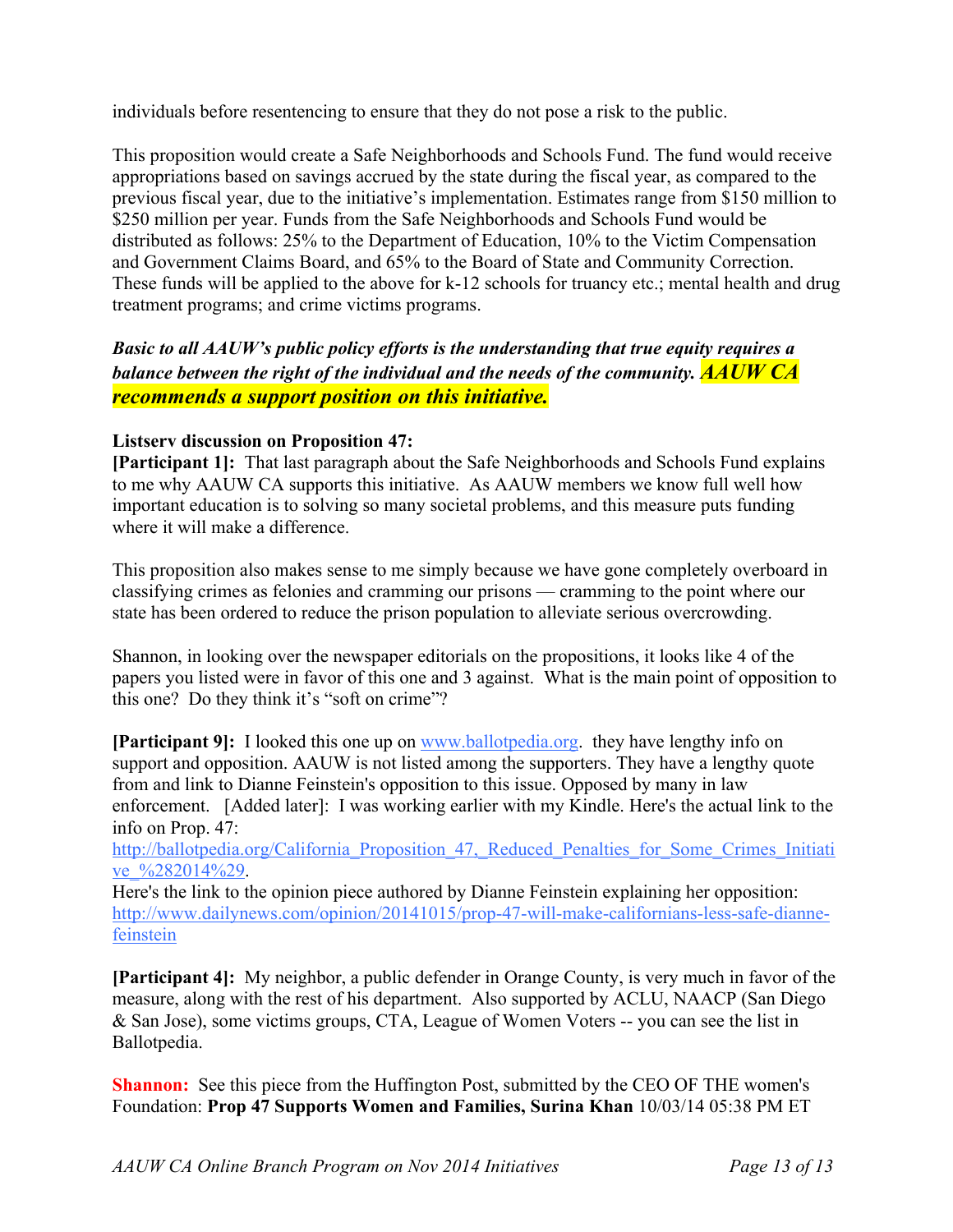## *Co-authored by Quinn Delaney, founder and President of Akonadi Foundation, which supports racial justice movement building in Oakland.*

If we can improve the lives of thousands of California's women and children, shouldn't we do it? If we can strengthen communities throughout the state, shouldn't we do it? And what if, in the process, we can also take a giant step toward fixing our criminal justice system, shouldn't we do it?

Proposition 47, a common sense initiative on the November ballot, gives us a critical opportunity to do all that -- and save the state money.

Increasingly, voters, policy makers and criminal justice experts are speaking out against sky-high incarceration rates and overcrowded prisons and jails. But the devastating impact of our wrongheaded approach to public safety on women often is ignored. Women and girls disproportionately bear the brunt of our broken criminal justice system, a hidden bias that profoundly impacts families and entire communities.

The numbers are clear: Women are incarcerated for nonviolent crimes at disproportionate rates compared to men. For example, in California women are three times more likely to be in prison for forgery or fraud and twice as likely to be incarcerated for petty theft.

Incarcerating women, and men, for low-level offenses and saddling them with the label of "felon" for life has long-lasting consequences. Those with felony convictions face huge barriers to the opportunities they need to get their lives back on track, and that's especially true for women. Formerly incarcerated women are less likely to obtain public benefits and find stable housing as they try to rebuild their lives. Despite the low risk women with criminal records pose to public safety, women also have more difficulty than men finding employment after release from jail or prison.

The damage extends beyond their own lives to that of their children and families. When a person is sent to prison, that sentence has devastating effects on his or her family and community. The children no longer have their mother or father there to fix their meals, get them ready for school or contribute to the family income. Today, this situation affects tens of thousands of children in California, who are growing up without their mother or father. A vast majority of women behind bars -- nearly 62 percent -- are mothers of minor children.

With Proposition 47, California voters can make a dramatic difference in the lives of women and children in the state. We can pass a law that will not break up families and communities needlessly, while still holding people accountable for their actions and keeping us safe.

Here's how Proposition 47 works. If passed, it would change six non-violent, low-level offenses - - such as simple drug possession, petty theft and shoplifting, and writing a bad check -- to misdemeanors, not felonies. It right-sizes the punishment for low-level, non-violent, non-serious crimes, and people convicted of them will serve their time in county jails, not in state prison. By making simple changes to the way non-violent and non-serious offenses are treated in our criminal justice system, we can eliminate many of the hurdles faced by people trying to pull their lives back together. We can remove the stigma of a felony conviction as these women and men try to overcome drug addiction, mental illness, poverty and other challenges. We can allow mothers and fathers to come home to their families, find a job and get back to the business of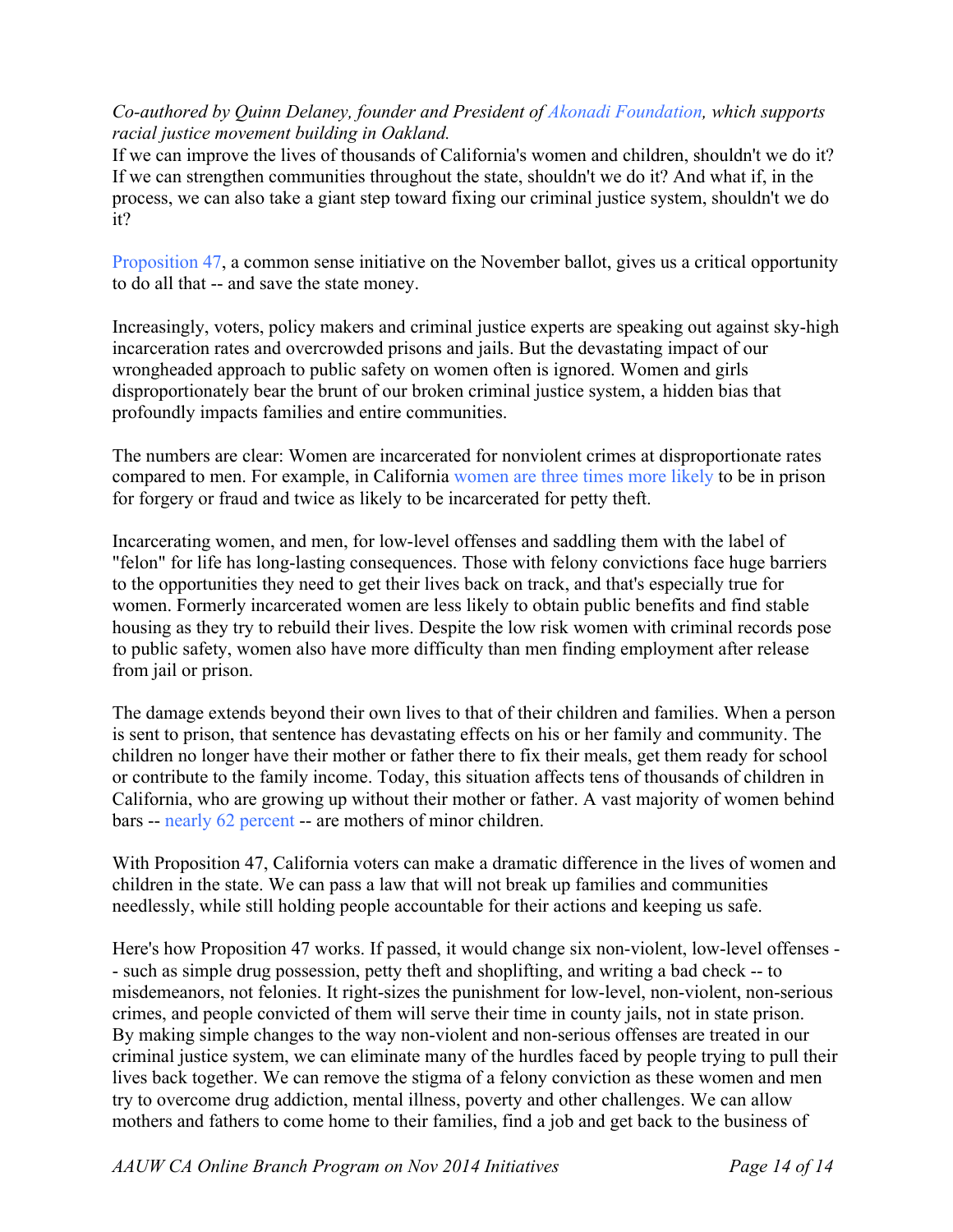raising a family and being a part of a community.

Importantly, this initiative will have a large impact on women. Women are more likely to have been convicted of a crime involving drugs or property, just the offenses covered by this initiative. The effect of the new policy would allow a mother to stay in a county jail closer to home, resulting in less separation from her kids. Families will be reunited sooner, thus avoiding the consequences felt by children of incarcerated parents such as mental and emotional problems, school underperformance, or placement into foster care.

The measure also saves the state money, as high as \$1.25 billion in the first five years. Those savings would be allocated to K-12 afterschool programs, mental health and substance abuse treatment programs, victim services, as well as programs that reduce violence against women. Proposition 47 presents California voters with a common sense approach to holding people responsible for their actions while upholding public safety. It does what good policy should do: strengthen and support communities. If we can stand up for women, families and our state, shouldn't we do it? In November, let's do just that by passing Proposition 47.

**[Participant 2]:** Thanks, Shannon. It was not a perspective I had even considered.

## **Proposition 48: Indian Gaming Compacts. Referendum.**

## *AAUW CA did not study this initiative, as it is not related to the AAUW CA Public Policy Priorities.*

**[Moderator]:** Would anyone like to comment on this final proposition? AAUW has not taken a position, but some of us might have strong feelings, pro or con.

**[Participant 1]:** Here's what ballotpedia has to say about Prop 48: http://ballotpedia.org/California Proposition 48, Referendum on Indian Gaming Compacts ( 2014)

Prop 48 is a vote to affirm or veto the legislature's approval of a compact with some Indian tribes on establishing new casinos. Its supporters (including Gov. Jerry Brown) say it will create jobs, promote tribal self-sufficiency, and increase state revenues.

The opponents say it breaks with the promise to have casinos only built on reservation land (this contract would allow them to build casinos in urban areas near freeways that are far from their land), which negatively impacts the urban areas targeted.

The ballotpedia article gives a list of media editorial positions for/against, including brief summaries of their reasons for supporting/opposing. (I noticed that of the list of newspaper editorials Shannon gave us at the beginning of this program, only one supported Prop 48, and 5 opposed it.)

This is a tough one for me. On the one hand, casino income has made huge differences in the economic well being of many Indian tribes, after generations of abject poverty (poverty directly tied to having been shunted into remote reservations in the first place). But this compact places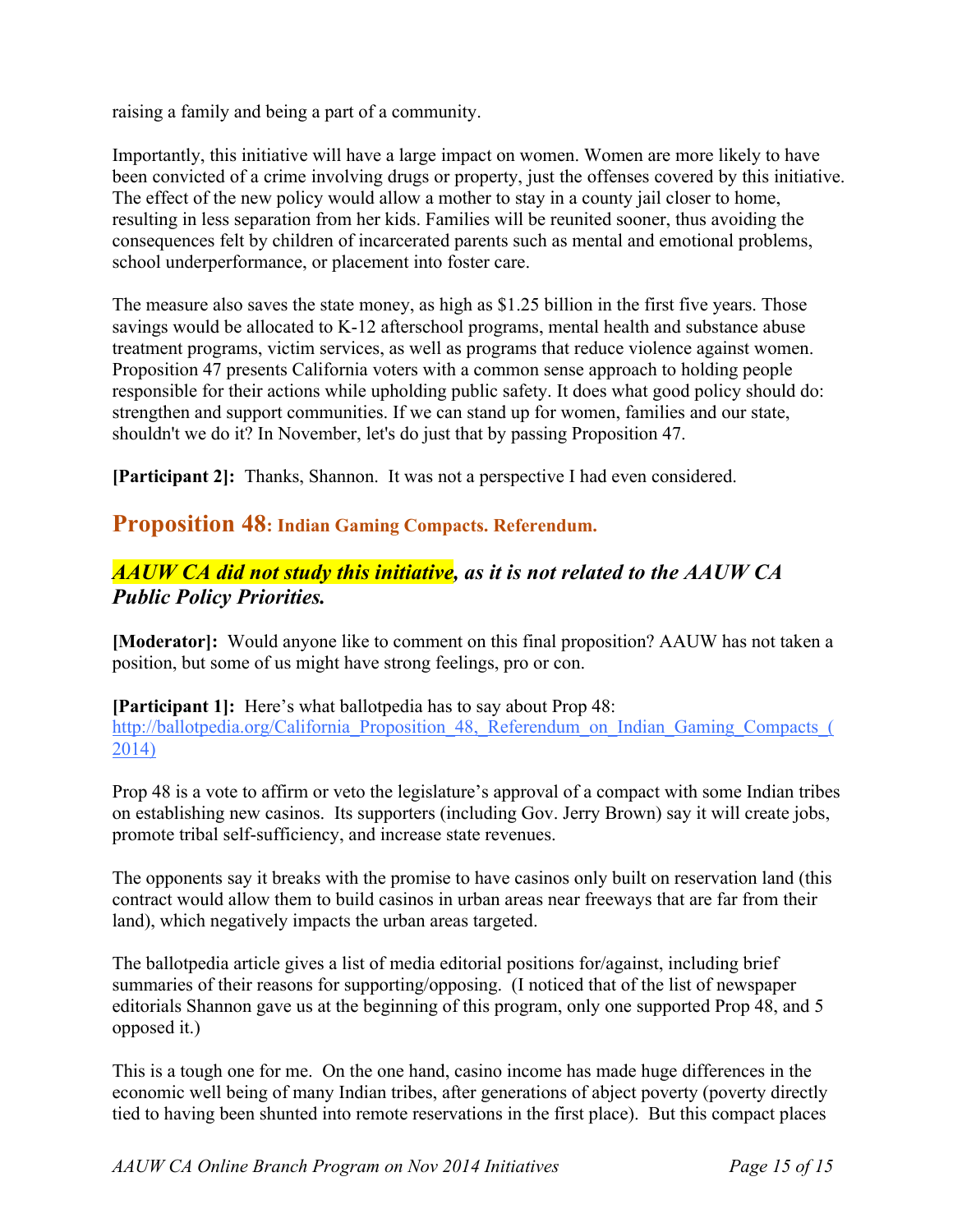the casinos nowhere near the tribal lands, so you can't realistically expect these new casinos to mean new jobs for the members of these tribes. Whatever income they receive from these casinos will be after the operators take their cut. And more casinos mean more gambling losses by residents, many of them low-income people who can least afford to gamble, but who can't resist the siren call of "easy money."

I'm very interested in hearing what others think about this one.

**[Participant 9]:** I oppose this. It's focused on ONE casino by ONE tribe - to be able to build a casino next to Highway 99 in the area south of Merced. Proponents feel that hordes of people will drive out there from the Bay Area to gamble and that it will be a boon to business and employment in this severely depressed part of our state. Another argument is that it would thrive because people need a good stopping place on their journey to LA. Having lived south of Fresno for nearly 10 years, there are already a number of tribal casinos within 1-2 hours of Fresno - the largest being Chukchansi (tribal members are arguing about control and last time I checked it was closed), Mono Winds, southeast of Chukchansi, one near Hanford, and another east of Porterville. There may be others... The tribes send buses to the small, poor, rural communities to bring in the gamblers. I think there is a limit to how much the populace can support. Yes, the area needs something to boost the economy. This is NOT the answer. My two cents.

**[Participant 10]:** I agree with your concerns and intend to vote no on this proposition.

**[Participant 11]:** Agreed...from what I have read, this tribe does not have a reservation, but bought this land years ago. I've also followed NPR about how many tribes start excluding previous members, thus increasing profits to some, and disenfranchising former members,

**[Moderator]:** I wish the tribes could figure out some other way to make money. The casinos offer the promise of riches and lure those who can least afford to lose any cash. I know one attraction is selling cigarettes without taxes, which I see as a public health danger. I can't speak for the casino location in the initiative but the one in Rohnert Park (Graton Rancheria) has not fulfilled its promise. Neighbors have reported that people go to gamble in their pajamas! (I have not seen this myself.) Landscaping consists of plastic plants. Overall, its presence has not made the community want more.

[Participant 11], I am sure you are right, some get rich and others don't get a cent and maybe lose what they have. I am not sure what "disenfranchising members" means but it sounds bad to me.

Surely there is a better way.

# **JUDICIAL ELECTIONS ON THE BALLOT**

**[Moderator]:** We've had good info on the propositions, but what about our JUDICIAL choices? Shannon, can you recommend any source material? The LWV doesn't seem to have anything. Hoping for enlightenment!

**Shannon:** I've always thought voting on judicial positions a bit goofy. A judge can be technically accurate and rule against social opinion, creating a situation of unpopularity. If the public vote is based on popularity vs a true assessment of the judge's technical credentials, seems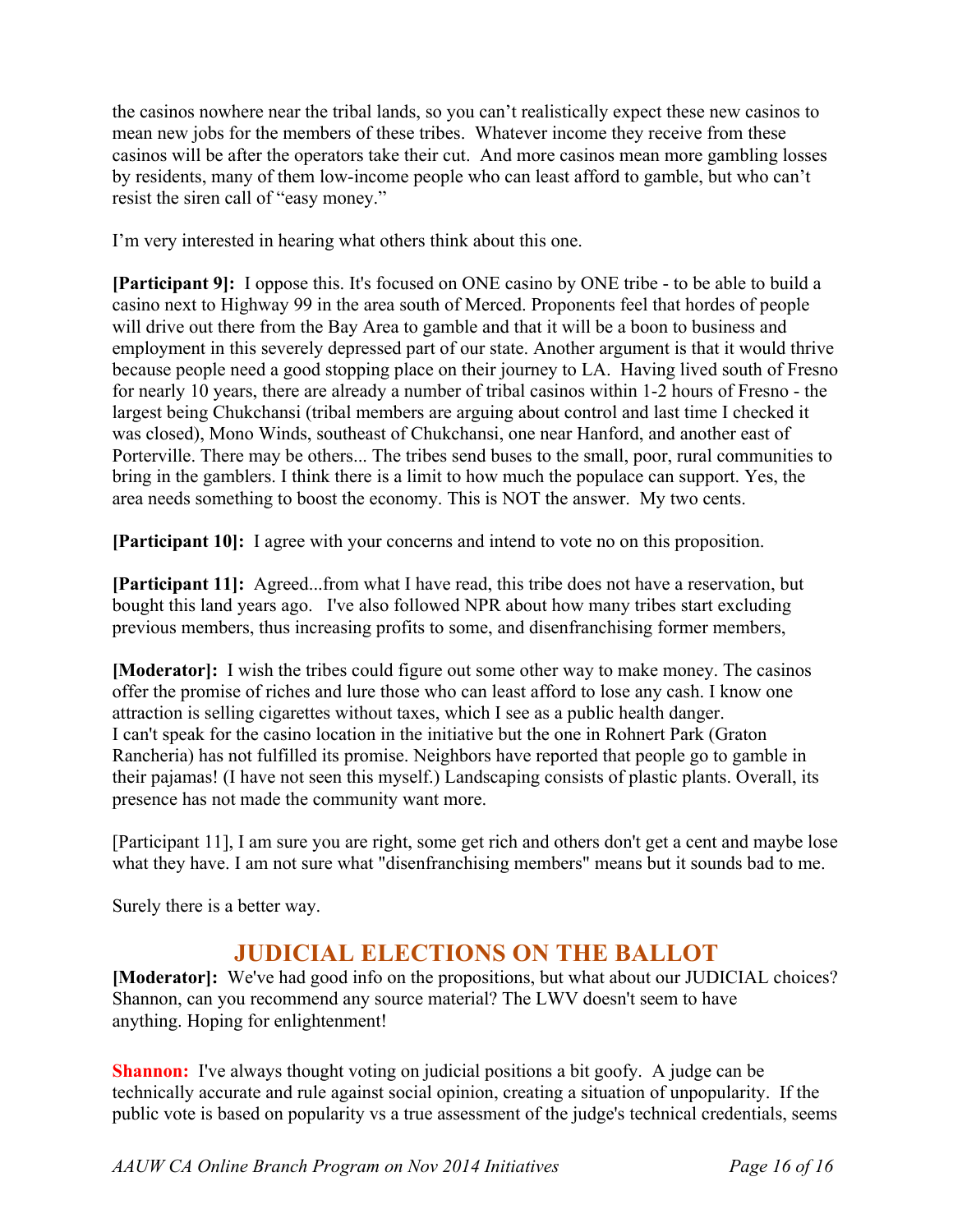like defeating the purpose of having a judge in place. I have not found a good source for assessing but will investigate.

**[Participant 4]:** My husband does appellate work, he says vote to confirm all. Tea Party does not like Liu or Fydel. TP dislikes Liu because he had reputation for being liberal but has not been liberal on CA State Supreme Court. Dick thinks very highly of Liu, whom he describes as perhaps the smartest justice on the court.

**Shannon:** I do agree with the default of retaining unless specific info of unfitness.

**[Participant 4]:** Voting for judges can create problems but that's the unfortunate system here in CA. A politically unpopular decision has been used against the judges.

**[Participant 2]:** Especially the recall of state supreme court justices.

**[Participant 9]:** I can refer you to a couple of sources with biographical info on the justices. Since there are several different jurisdictions in California, we vote on the ones serving the area where we live, with all of us voting on the California Supreme Court. First is: http://www.courts.ca.gov/home.htm. Click on "Courts" at the top, then the type of court in left column and keep drilling down to find the list of justices for each court. Pretty detailed bios.

The young folks that brought us ballotpedia also produce the Judgepedia site at http://judgepedia.org/California. Here you'll find the various levels of courts right below the video explaining the court system in California. It's a bit easier to use than the first site. Somewhat shorteer bios, but a handy list showing dates of expiration of terms.

**[Moderator]:** Thanks for these two gems, [Participant 9]! And for everyone else's comments. Who else? What else?

**[Participant 12]:** I have a very respected lawyer friend who says that incumbent judges are highly vetted before they are appointed and unless they are guilty of "high crimes and misdemeanors you should give them your vote. Makes sense to me.

**[Participant 13]:** Thanks for that good info re judicial voting. I usually look to the bar recommendations which generally assess competency.

# **GENERAL DISCUSSION**

**[Participant 1]:** As AAUW members who support the organization's mission, we're likely to agree with AAUW CA's positions, especially once the rationale is fully explored and explained. But what happens when we disagree with an announced AAUW position? (In this election, but also generally in the realm of public policy discussions).

According to AAUW bylaws (and the bylaws of every single AAUW branch), there is a "Use of Name" article that spells this out. Specifically, there is Section 1: **The policies and program of AAUW shall be binding on all members and no member shall use the name of AAUW to oppose such policies or program. Established channels may be used to change a policy or**